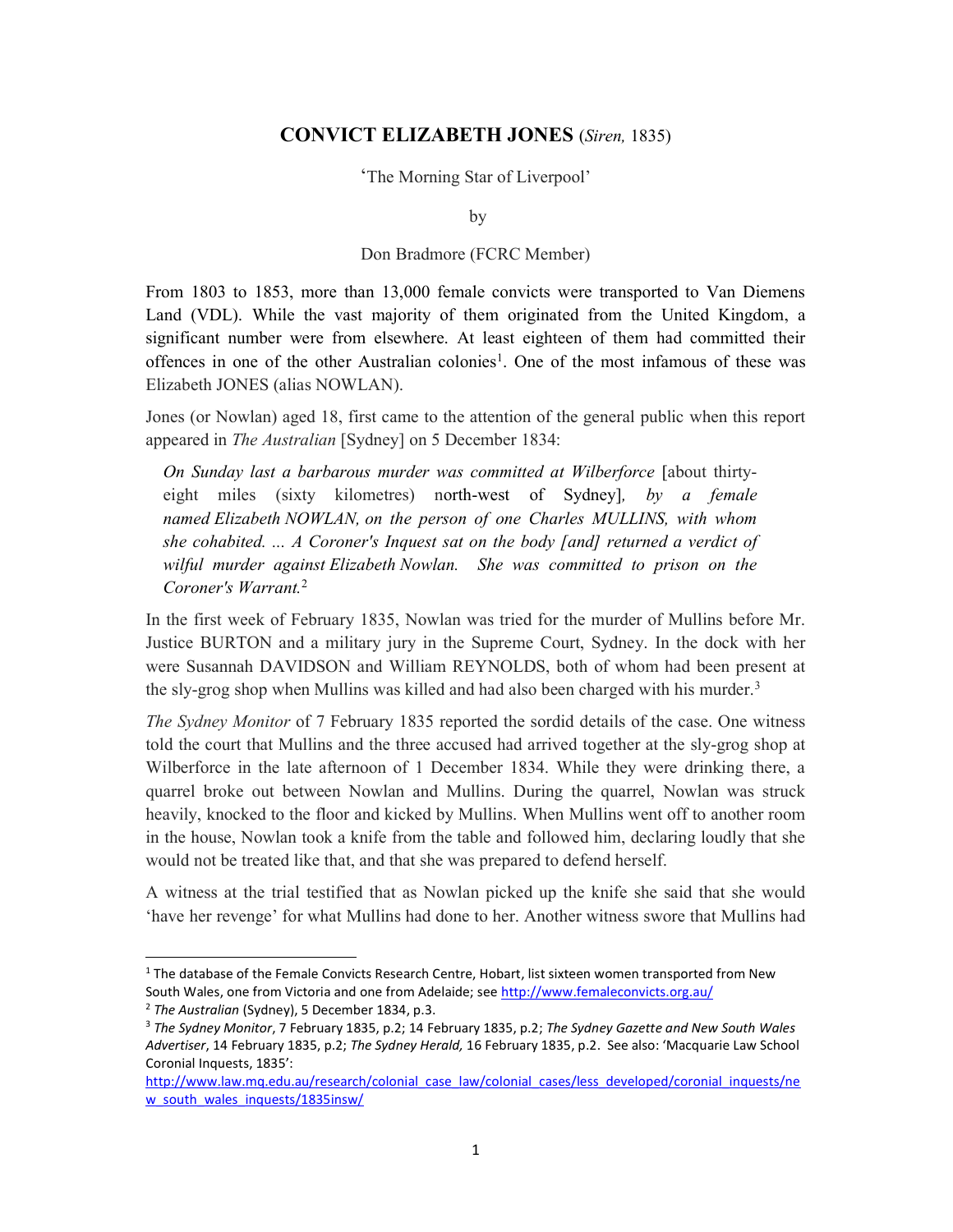wanted Nowlan to go to bed with him while the four other men who were in the house that day watched, but she had refused to do so. The witness added that Nowlan and Mullins were known to have been 'very intimate' up to the time of their going to the house.

Other witnesses said that they had heard the noise of a scuffle in the other room and then someone had shouted, 'Drop that knife!' A few minutes later Nowlan had come out of the room and left the house. Susannah Davidson had followed her. Almost immediately, Mullins, too, emerged from the room and appeared to be about to go after the women but then stopped, lay down on a bed and, it seemed, fell asleep. It was not until the next morning that anyone else at the house realised that he was dead.

The doctor who had examined the body told the court that Mullins's death was caused by a sharp pointed instrument which had been thrust into his left breast between the second and third ribs. Blood flowing from the wound had filled the membrane which encloses the heart and death had resulted. The doctor was of the opinion that the wound could have been made 'without the exertion of great violence' and that a person who was very intoxicated might have been insensible to the injury.

In summarising the evidence, the judge told the jury that there was nothing to incriminate either Susannah Davidson or William Reynolds and, consequently, they were acquitted. However, after hearing from the judge on the law relative to murder and manslaughter, the jury returned a verdict of manslaughter against Nowlan and she was remanded for sentencing.

On 12 February 1835, Nowlan (now being referred to as 'Elizabeth Jones') appeared again before Mr. Justice Burton in the Supreme Court. The Sydney Monitor of 14 February reported proceedings as follows:

Elizabeth Jones, alias the Morning Star, of Liverpool, was convicted of manslaughter, by stabbing a man named Mullins, on the 1st of December. In pronouncing sentence the judge remarked that the prisoner had been guilty of ... a series of actions of a most disgraceful cast which terminated in her stabbing the deceased to the heart. It had appeared in evidence, that she was a married woman, and had gone to the house where she slew him ... for the express purpose of prostituting herself. As there was no premeditation, the jury had recommended her to mercy ... The judge said that the lowest sentence he could pass was that she be transported for seven years.<sup>4</sup>

Within a few weeks, Jones was put aboard Siren for transfer to VDL. She was disembarked at Hobart on 25 March 1835. As Police Number 116, she was entered into the official convict documents as 'Elizabeth Jones or Nowlan'.

She stated that her native place was Enniscorthy, County Wexford, Ireland, and that she had arrived free in the colony on the ship *Thames*. She gave her father's name as Richard NOWLAN, and her mother's name as Mary. She said that she had a sister, also Mary, who was married to John DONOVAN, a storekeeper at Windsor, New South Wales. Her indent

<sup>4</sup> The Sydney Monitor, 14 February 1835, p.2.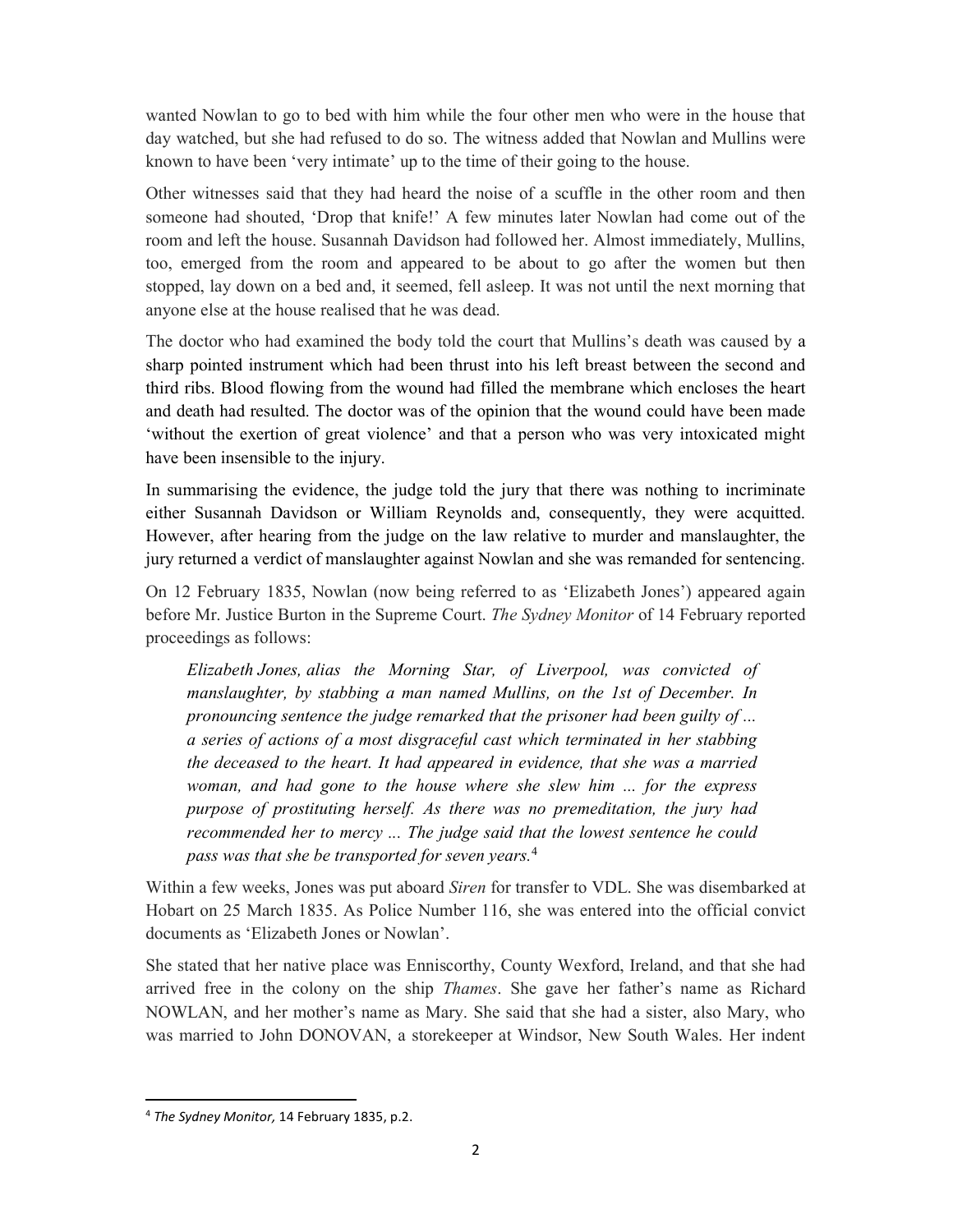shows her to be 5'4¼" (about 165 cms) tall, a Roman Catholic, and a nurse maid by occupation. She could neither read nor write.<sup>5</sup>

Elizabeth's father, Richard NOWLAN, had arrived in New South Wales as a 57 year-old convict aboard Hadlow in 1820. In August 1819 he had been found guilty of some unknown crime in County Wexford and sentenced to death. Later, the punishment was commuted to transportation for life.<sup>6</sup> On 16 October 1834 - ironically just a few weeks before his daughter Elizabeth was charged with the murder of Mullins - he was granted a conditional pardon. His certificate refers to him as 'Richard BROGDEN alias NOLAN' (sic).<sup>7</sup> Like his daughter, he also seems to have used two surnames interchangeably.

In 1826, Elizabeth's mother, Mary NOWLAN, had followed her husband to New South Wales, arriving free on *Thames* and bringing her daughters, Mary and Elizabeth, 19 and 12 respectively, with her. The 1828 census of New South Wales shows the family reunited at Richmond, near Wilberforce. There, Richard Nowlan's occupation is shown as 'farmer'.<sup>8</sup>

All of that said, however, there are a number of most intriguing details of the life of convict Elizabeth Jones's that are still not known.

For instance, on 12 February 1835 the judge referred to Elizabeth Jones as 'a married woman' but her convict papers do not mention a husband. Was she married? If so, to whom? The most likely answer, of course, is that her husband was a man called 'Jones' but no marriage for her – to Jones or anybody else - has been located to date.

And who was the Charles Mullins for whose death Elizabeth Jones was responsible? Was he the Charles Mullins who arrived in New South Wales aboard the vessel Asia III in 1825 after being convicted at the Somerset Assizes in 1823 and sentenced to transportation for life?<sup>9</sup> As far as is known, that Charles Mullins is the only convict of that name to have been transported to New South Wales but nothing has yet been found to confirm that he was the man with whom Elizabeth had been cohabiting.

And why was Elizabeth Jones referred to by the strange alias, 'the Morning Star of Liverpool' in The Sydney Monitor of 14 February 1835? Was Elizabeth ever at Liverpool? Liverpool is quite a long distance from Richmond and Wilberforce. Did the newspaper reporter make a mistake, perhaps? Was there another Elizabeth Jones (or Nowlan) at Liverpool who was known as 'the Morning Star'? It is a mystery!

And what did Mr. Justice Burton mean when he said that Elizabeth Jones had gone to the house at Wilberforce 'for the express purpose of prostituting herself'? Was Elizabeth Jones a prostitute? Was there something else given in evidence at the trial that was not reported in the

<sup>5</sup> CON40-1-5, Image 217.

<sup>6</sup> Dublin Weekly Register, 14 August 1819, accessed via 'Ancestry.com', 28 November 2016.

<sup>&</sup>lt;sup>7</sup> New South Wales, Australia, Convict Registers of Conditional and Absolute Pardons, 1788-1870 [via Ancestry.com, on-line, accessed 27 November 2016.]

<sup>8</sup> New South Wales, Australia Census, 1828 [via Ancestry.com on-line. Accessed 27 November 2016.]

<sup>9</sup> http://www.convictrecords.com.au/ and http://www.convictrecords.com.au/convicts/mullins and via 'Ancestry.com', accessed 26 November 2016.